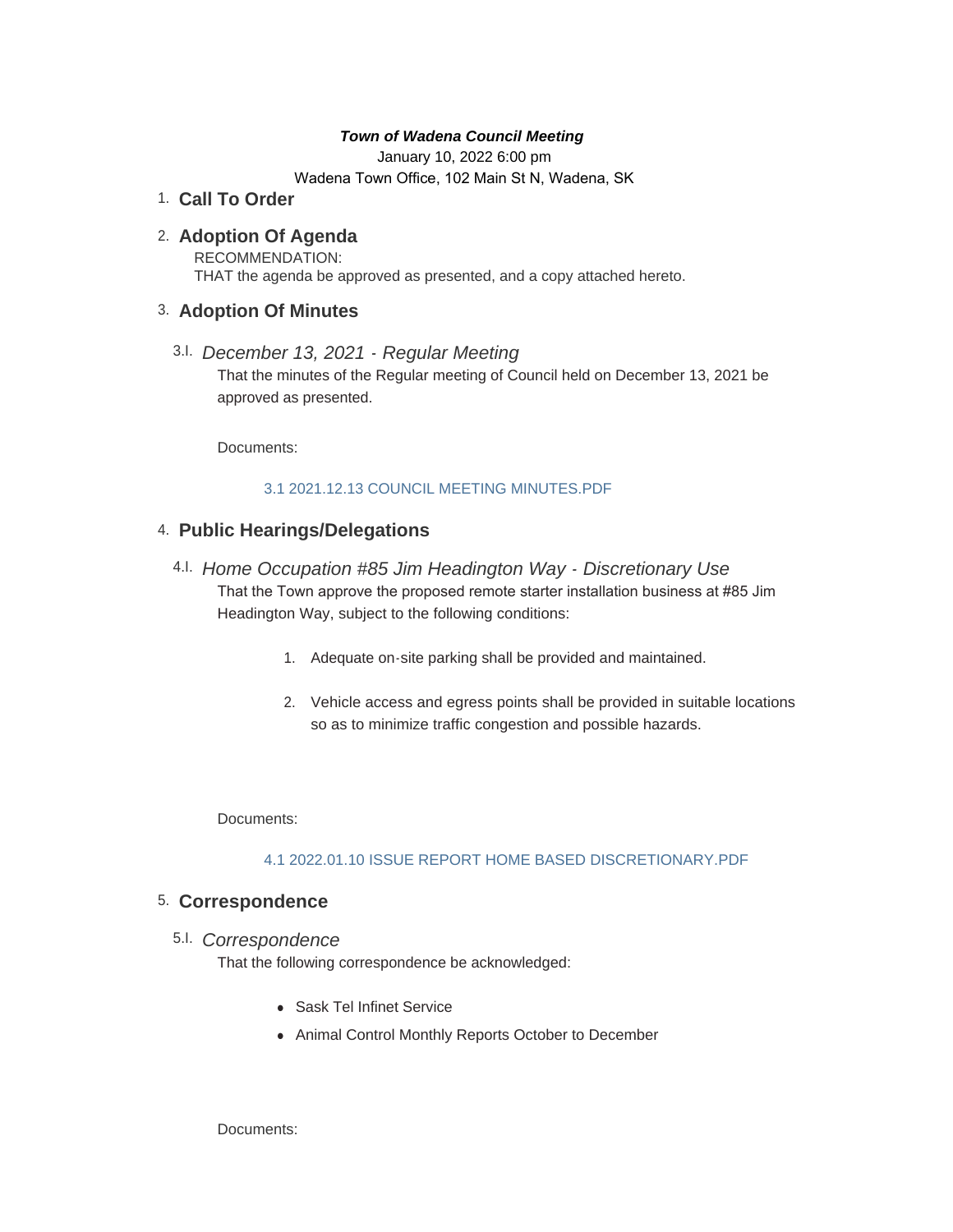[5.1 SASK TEL INFINET SERVICE.PDF](http://townofwadena.com/AgendaCenter/ViewFile/Item/3272?fileID=3885) [5.2 ANIMAL CONTROL OCTOBER 2021.PDF](http://townofwadena.com/AgendaCenter/ViewFile/Item/3272?fileID=3902) [5.3 ANIMAL CONTROL NOVEMBER 2021.PDF](http://townofwadena.com/AgendaCenter/ViewFile/Item/3272?fileID=3903) [5.4 ANIMAL CONTROL DECEMBER 2021.PDF](http://townofwadena.com/AgendaCenter/ViewFile/Item/3272?fileID=3904)

## **Committee Minutes/Reports** 6.

## *Committee Minutes/Reports* 6.I.

That the following Committee Minutes and Reports be acknowledged:

- CRLWMA Minutes
- MPR Monthly Activity Report
- MWO Monthly Activity Report
- CAO Monthly Activity Report

Documents:

[6.1 CRLWMA MINUTES 11-29-2021.PDF](http://townofwadena.com/AgendaCenter/ViewFile/Item/3274?fileID=3889) [6.2 2022.01.10 MPR-MONTHLY ACTIVITY REPORT.PDF](http://townofwadena.com/AgendaCenter/ViewFile/Item/3274?fileID=3890) [6.3 2022.01.10 MONTHLY ACTIVITY. MWO.PDF](http://townofwadena.com/AgendaCenter/ViewFile/Item/3274?fileID=3891) [6.4 2022.01.10 MONTHLY ACTIVITY REPORT CAO.PDF](http://townofwadena.com/AgendaCenter/ViewFile/Item/3274?fileID=3892)

# **Finance** 7.

*List Of Accounts For Approval And Payroll* 7.I.

That payment of the accounts represented by Cheques #23299 to #23362 and #1096- MAN to #1142 totaling \$209,733.66; and payroll vouchers #2311 to #2337 totaling \$41,798.29 be approved as presented and the payment register for all payments attached hereto.

Documents:

[7.1 LIST OF ACCOUNTS FOR APPROVAL.PDF](http://townofwadena.com/AgendaCenter/ViewFile/Item/3276?fileID=3900) [7.2 2022.01.10 PAYROLL REPORT.PDF](http://townofwadena.com/AgendaCenter/ViewFile/Item/3276?fileID=3901)

## **New Business/Discussion Items** 8.

- *Wadena Wildcats Lease Review Questions* 8.I.
	- 1. The seasonal option may be a better option, the Town can still have Playground Program upstairs when needed and the Town will still have another venue to rent out to users.
	- 2. I am still waiting on information.
	- 3. The best option may be for the Wildcats do the clean up after their events and the Town Staff do an inspection of the upstairs after events that the Wildcats are not involved in.

Documents: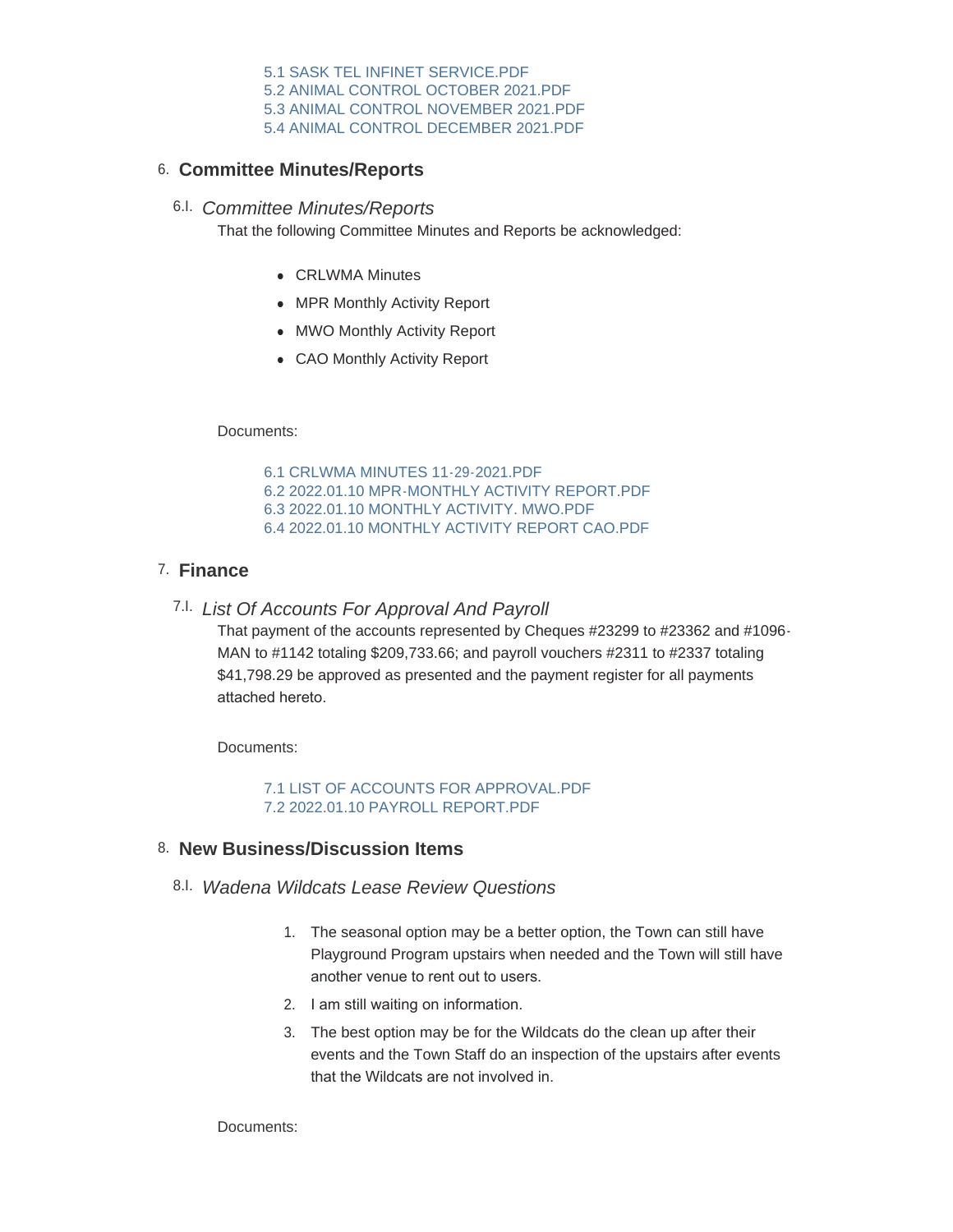#### [8.1 2022.01.10 WADENA WILDCATS LEASE REVIEW QUESTIONS.PDF](http://townofwadena.com/AgendaCenter/ViewFile/Item/3301?fileID=3893)

## *Players Theatre Hall Upgrade* 8.II.

"THAT Council provides Administration with further direction."

Documents:

#### [8.2 2022.01.10 PLAYERS THEATRE HALL UPGRADES.PDF](http://townofwadena.com/AgendaCenter/ViewFile/Item/3302?fileID=3894)

## *Town Discount* 8.III.

Direction/Resolution of Council to either remain with current bylaw discounts; OR prepare a new bylaw with new discount amounts specified.

Documents:

#### [8.3 2022.01.10 ISSUE REPORT TOWN DISCOUNT.PDF](http://townofwadena.com/AgendaCenter/ViewFile/Item/3303?fileID=3895)

## *Municipal Revenue Sharing* 8.IV.

The Council of the Town of Wadena confirms the municipality meets the following eligibility requirements to receive the Municipal Revenue Sharing Grant:

- Submission of 2020 Annual Audited Financial Statement:
	- Submission of 2020 Waterworks Reporting, if applicable;
	- In Good Standing with respect to the reporting and remittance of Education Property Tax;
	- Council Procedure Bylaw has been adopted by council;
	- Employee Code of Conduct has been adopted by council; and
	- Public Disclosure Statements have been filed and annually updated by all council members

And further, that we authorize Chief Administrative Officer to sign the Declaration of Eligibility and submit it to the Ministry of Government Relations.

Documents:

#### [8.4 2022.01.10 ISSUE REPORT MUNICIPAL REVENUE SHARING.PDF](http://townofwadena.com/AgendaCenter/ViewFile/Item/3304?fileID=3896)

*Cemetery Committee - Member At Large* 8.V.

A resolution to appoint either Harold or Karter Narfason to sit on the Town of Wadena Cemetery Committee as the Member at Large for 2021-22 Committee Appointments.

Documents:

#### [8.5 2022.01.10 ISSUE REPORT CEMETERY COMMITTEE.PDF](http://townofwadena.com/AgendaCenter/ViewFile/Item/3305?fileID=3897)

*Columbarium Plaque Pricing* 8.VI.

Discussion and resolution on whether any of the fees in Schedule A to be increased and the amounts.